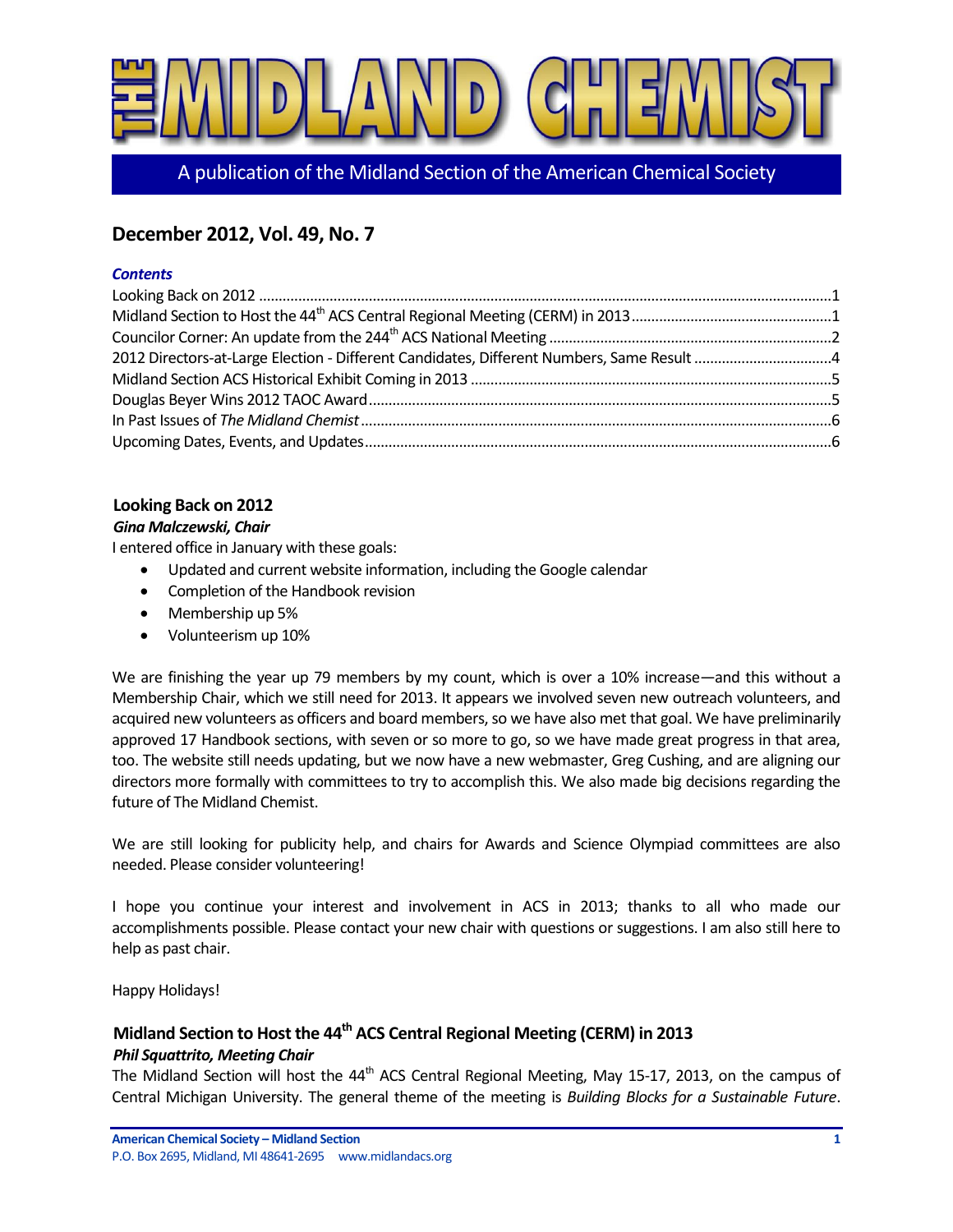Technical sessions on various aspects of chemistry related to sustainability as well as general sessions in the traditional areas of chemistry and chemical education are planned.

A series of plenary sessions will feature prominent speakers on topics of global significance. Confirmed plenary speakers include Dr. Martine Vermeulen, retired Global Manager of Product Safety & Regulatory Compliance at Dow Corning, and Dr. Kishor Wasan, Professor and Associate Dean of Research at the University of British Columbia. There will also be a special symposium sponsored by Dow Corning celebrating the 150th anniversary of the discovery of organosilicon compounds. Featured events of the meeting include a vendor exposition, a combined exhibition of paintings & photographs related to the history of the chemical industry in mid-Michigan, and the Central Region awards banquet, featuring remarks by Dr. Mary Kirchhoff, ACS Director of Education.

Registration and abstract submission are now open! Visit our web page for links (http://2013cerm.sites.acs.org/). All Midland Section members are invited to submit abstracts and attend the meeting. Volunteers to help with planning/hosting the meeting are still welcome as well. Please contact Phil Squattrito (p.squattrito@cmich.edu or 989-774-4407) to volunteer, or for more information.

# <span id="page-1-0"></span>**Councilor Corner: An update from the 244th ACS National Meeting**

## *Wendy Flory, Councilor*

Downtown Philadelphia was the setting for the Fall 2012 ACS National Meeting which took place in late August. The theme for this meeting was *Materials for Health and Medicine.* This East Coast meeting drew a total of 13,251 attendees, 8,157 papers, and an exposition with 280 companies. For those interested, the breakdown in attendance was:

- 7773 full paying attendees
- 3159 students
- 1249 exhibitors
- 733 exhibition only
- 337 guests

The following are highlights that may be of interest to the Local Section.

### ACS ChemLuminary Results

The Midland Section was nominated for the Outstanding Kids and Chemistry Award for the stellar program by our Local Section volunteers throughout 2011. This group presented demos and hosted events at a rate of one per week! This was a fantastic effort, however it wasn't enough to bring home the award. This hasn't diminished the local efforts. The same group has kept up this amazing pace into 2012 and will hopefully be recognized for the 2013 ChemLuminaries. Good luck for future awards, team!

### 2012 Fall ACS National Elections

The fall meeting means that it is election season. Running for election:

- The president-elect candidates are Dr. Thomas Barton (Iowa State Univ.), and Dr. Luis Echegoyen, (Univ. of Texas at El Paso).
- Candidates for directors-at-large are C.A. Duane (D&D Consultants of Mentor); V.J. Kuck (Lucent Technologies); B.Z. Lawlor (NFAIS); and I. Montes (Univ. of Puerto Rico).
- Candidates for District I director are T.R. Gilbert (Northeastern Univ.) and N. D. Jespersen (St. John's Univ.).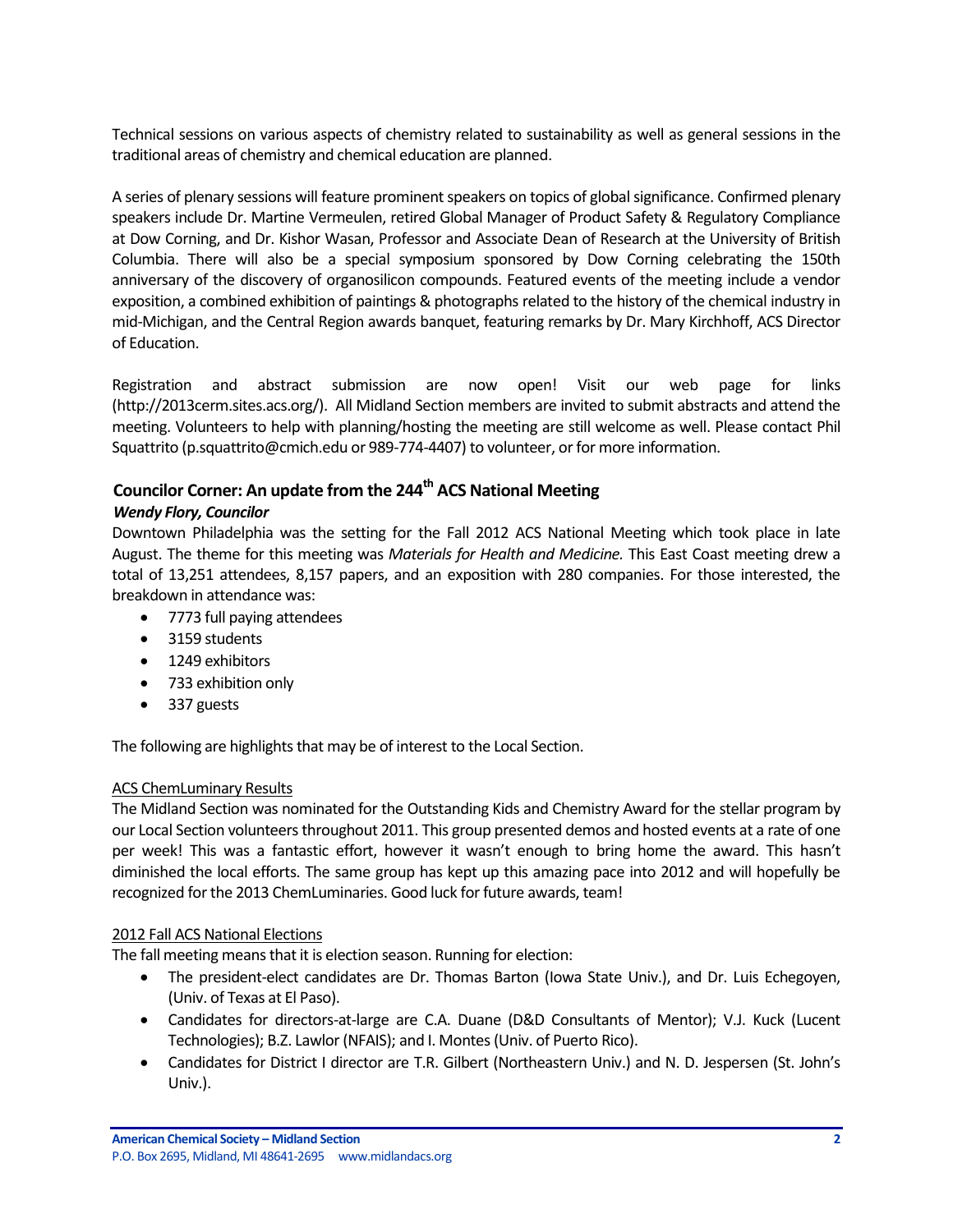Candidates for District V director are J.E. Adams (Univ. of Missouri) and P.K. Dorhout (Kansas State Univ.).

# Nominations and Elections

The following were elected by the Council to serve starting in 2013:

- Committee on Committees: G. Bryan Balazs, Dawn A. Brooks, Michelle V. Buchanan, Alan B. Cooper, Ingrid Montes, Spiro D. Alexandratos, and Judith Currano.
- Council Policy Committee: Frank D. Blum, Mary K. Carroll, Lee H. Latimer, and Carolyn Ribes.
- Committee on Nominations and Elections: Cherlynlavaughn Bradley, Milagros Delgado, Carol B. Libby, Les W. McQuire, and Donivan R. Porterfield.

### Petitions Up for Vote

- Petition on Candidate Comment in C&EN and the Petition on International Chemical Sciences Chapters Funds--This petition to restrict candidates for election to the board of directors from publishing comments in C&EN, from May through the election, was TURNED DOWN by the Council.
- Petition on International Chemical Sciences Chapters Funds--This petition clarifying the point that the board of directors could grant funds to international chapters for specific purposes was TURNED DOWN by the Council (64% to 36%).

### Petition Up for Consideration

An amendment was up for consideration: Petition to Amend National Election Procedures. This petition would shorten the campaign period for candidates for president-elect and charge the Nominations and Elections (N&E) with proposing two candidates. Currently, four are proposed by N&E, and the Council selects two of the four to run. This will be up for vote at the council meeting in Spring 2013.

### Addition of a New Committee

The vote was overwhelming to formally establish a Joint Board-Council Committee on Senior Chemists. Their mission is to enrich the educational, technical, and cultural lives of the ACS Membership by ministering to and employing the talents of senior ACS members. While the minimum age is 50 years, the committee is aimed at those members over 60 years of age. Many chuckled because the gap from Younger Chemists Committee to Senior Chemists Committee is only 15 years.

#### Realignment of Electoral Districts

The Council approved (58% to 42%) the redistricting to shift two local sections in District II (Hampton Roads and Western Maryland) to District III. (The local sections supported the shift.) During the discussion, councilors asked the Committee on Nominations and Elections to conduct a comprehensive review of the optimal alignment of local sections within districts.

#### Special Topic

ACS President Bassam Shakhashiri presented and moderated a discussion on *"What major efforts should ACS pursue to help alleviate water and other global challenges?"* Members of the ACS feel a responsibility as scientists and citizens to help address global challenges facing society in the 21<sup>st</sup> Century to help sustain Earth and its people. These challenges include increasing population growth, limited natural resources, malnutrition, disease, climate change, violence and war, and the denial of basic human rights, including the right to benefit from scientific and technological progress. This discussion focused primarily on the crisis of available water suitable for drinking, agriculture and industry. Following the presentation, more than thirty councilors engaged in a discussion of these and other global challenges, and offered numerous suggestions. Councilors are invited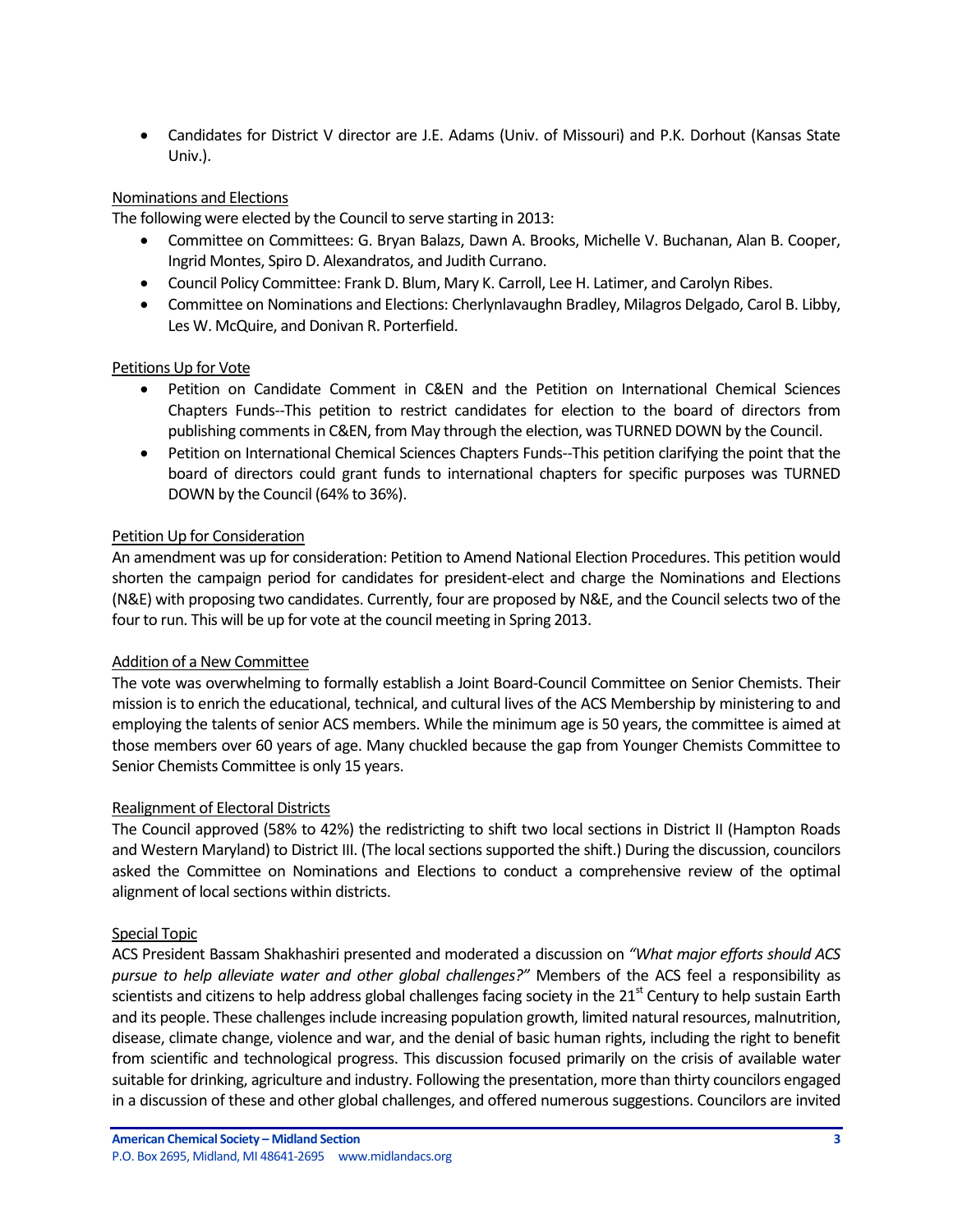to continue discussion of this topic within the ACS Network Councilor Group at https://communities.acs.org/message/11677.

### Actions of the Board of Directors

- On the recommendation of the Committee on Grants and Awards, the Board voted to approve Society nominations for the Perkin Medal and the National Science Board Public Service Award.
- On the recommendation of the Committee on Budget and Finance (B&F), the Board voted to approve an advance member registration fee of \$370 for national meetings held in 2013.
- The Board of Directors considered two other recommendations from the Committee on Budget and Finance and voted that an in-depth review of the expectations for the financial goals for National Meetings be performed, and that a financial plan for the long-term viability of the *ACS Presentations on Demand* program be developed and shared with B&F at its 2013 spring meeting.

### Other Tidbits:

The Board held a well-attended open session which featured a special forum titled *"What are the 'real world' ethics issues faced by students and practitioners of chemistry?"* Members attending this standing-room-only session offered personal observations about ethical issues they have observed, or been challenged by, and possible options to address them.

- In order to increase the available time for abstract submission for the ACS National Meetings, the Committee on Meetings and Expositions will be studying the feasibility of eliminating the print version on-site program books with a target of the 2013 fall national meeting in Indianapolis.
- $\bullet$  The 10<sup>th</sup> anniversary of Chemists Celebrate Earth Day will be celebrated in 2013. All local sections are encouraged to participate.
- Interesting website on climate science sponsored by ACS: www.acs.org/climatescience.

# <span id="page-3-0"></span>**2012 Directors-at-Large Election - Different Candidates, Different Numbers, Same Result**

### *Wendell L. Dilling, Director and Historian*

In the 2012 ACS election for directors-at-large, four candidates ran for two positions (*Chem. Eng. News*, Nov. 26, 2012, p 7). Directors-at-large are selected by councilors with each councilor having two votes. The vote tallies were as follows:

| Ingrid Montes            | 225 | 58.7% |
|--------------------------|-----|-------|
| Valerie J. Kuck          | 183 | 47.8% |
| Helen (Bonnie) A. Lawlor | 150 | 39.2% |
| Carol A. Duane           | 143 | 37.3% |

The number of councilors voting was 383. Some (65) voters obviously voted for only one candidate. The numbers shown following the vote tallies are the percentages of voters who voted for that candidate. According to the current bylaw, the two candidates (Montes and Kuck) who received the most votes were elected (plurality). Only Montes was elected by a majority (>50%) of the voters. Kuck was not favored by a majority of the voters.

Similar situations occurred in the 2009 and 2011 elections for directors-at-large where one of the candidates was elected by less that 50% of the voters [*Chem. Eng. News*, Mar. 15, 2010, p 5-6; Nov. 28, 2011, p. 9 (379 voters)]. If one believes in election by majorities then, as stated previously, ACS election procedures should be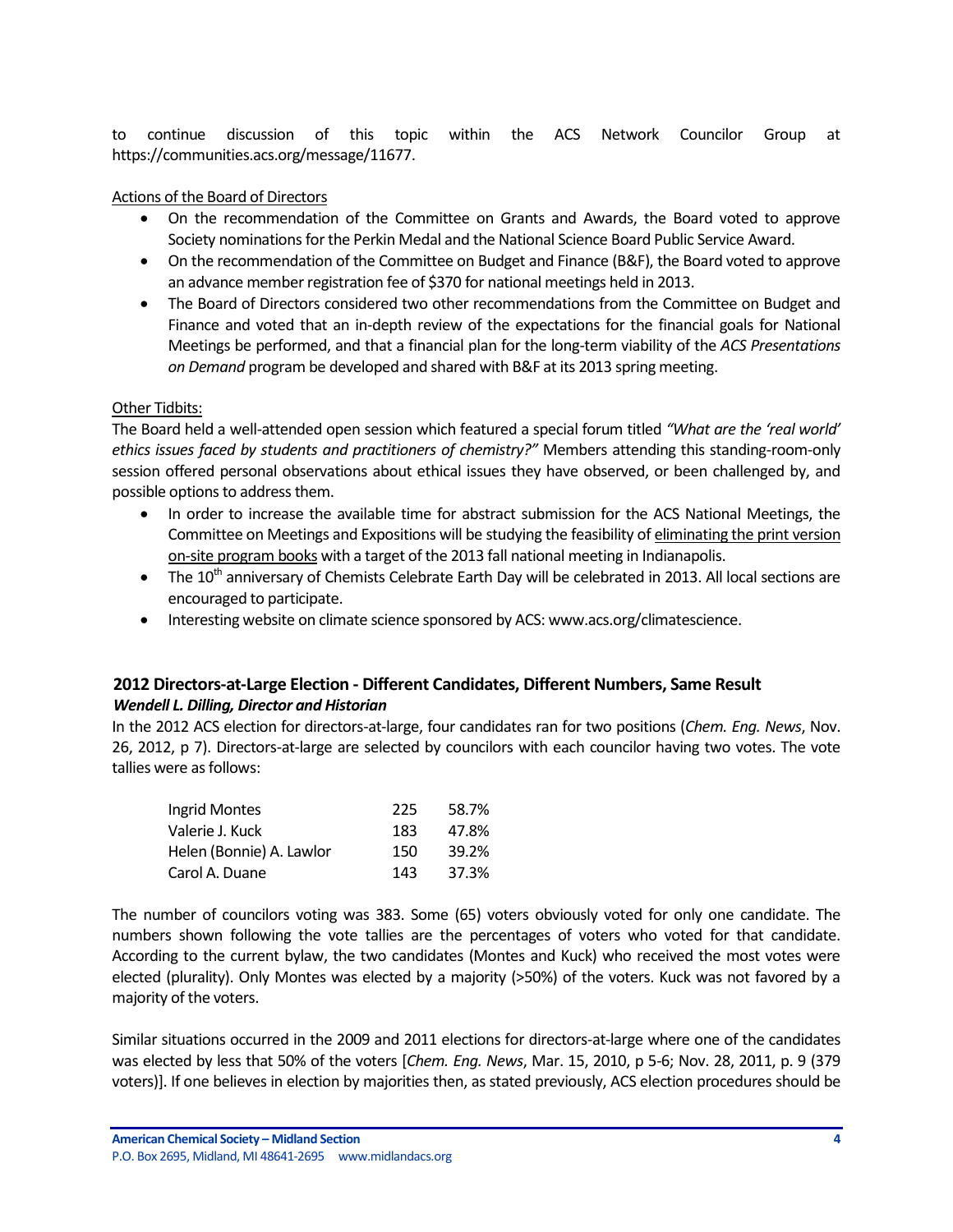changed. A method (multiple instant run-off) was proposed to carry out elections in which two or more candidates are elected with each being elected by a majority of the voters.

Because this situation of candidates being elected with less than majority support by the voters has occurred three times in the past four years, it is time for the ACS to amend its bylaw to prevent such occurrences. Institution of a multiple instant run-off procedure for all elections where more than one candidate is elected would make all ACS elections at the national level require majority support for election. Elections for president-elect, district directors, and directors-at-large would all operate under the instant run-off method.

The 2012 Midland Section election for directors had a similar outcome as the National directors-at-large election described above. Three directors were elected from six candidates. Each voter (Midland Section members) had three votes. The three director candidates who were elected received votes from 75.7%, 70.4%, and 47.0% of the voters. Thus, as in the directors-at-large election above, one of the elected candidates was selected by a minority of the voters. Again a change in voting procedure is in order.

### <span id="page-4-0"></span>**Midland Section ACS Historical Exhibit Coming in 2013**

The Midland Section ACS will have an exhibit of Section historical materials on display in the Clarke Historical Library at Central Michigan University for several months in the first half of 2013. This exhibit will also be featured at the 44<sup>th</sup> ACS Central Regional Meeting being held at CMU on May 15-17, 2013. If any Local Section members have suggestions of special historical items that they feel should be part of this exhibit, please inform the Section historian, Wendell Dilling, at dilli1wl@cmich.edu or 989-631-1621. The entire Midland Section ACS historical archives are too large to exhibit all of it.

# **MMTG Participates in 2012 Salvation Army Adopt-A-Family Program**

### *Jeff Seifferly, 2012 MMTG Chair*

The Salvation Army Adopt-A-Family program matches families in need with individual and/or corporate sponsors who adopt them for the holidays. New clothes, toys and even a wonderful Christmas dinner are provided to those who otherwise wouldn't be able to celebrate due to the hardships of their financial situations. MMTG has participated in this program for many years, occasionally collecting enough in donations to adopt a second family. This year's MMTG Adopt-A-Family chairperson is Michelle Rivard and she would be pleased to welcome your participation. You can email her at michelle.rivard@dowcorning.com if you would like to contribute or volunteer your time.

### <span id="page-4-1"></span>**Douglas Beyer Wins 2012 TAOC Award**

#### *Bob Howell, Councilor*

Douglas E. Beyer of The Dow Chemical Company is the 2012 recipient of the Technical Achievements in Organic Chemistry Award sponsored by the ACS Division of Organic Chemistry. The award, recognizing outstanding contributions to industrial research by non-Ph.D. scientists, was presented to Doug at the  $244<sup>th</sup>$ ACS National Meeting in Philadelphia. Doug's award address was entitled, *Monomer Distribution and Depletion in Vinylidene Chloride Copolymerization*. Doug is a longtime employee of The Dow Chemical Company and has made contributions in several areas, most notably in the area of Saran barrier plastic packaging. He now leads the Saran group. He is the author of over 150 Dow technical reports, 9 external publications, and 17 patents.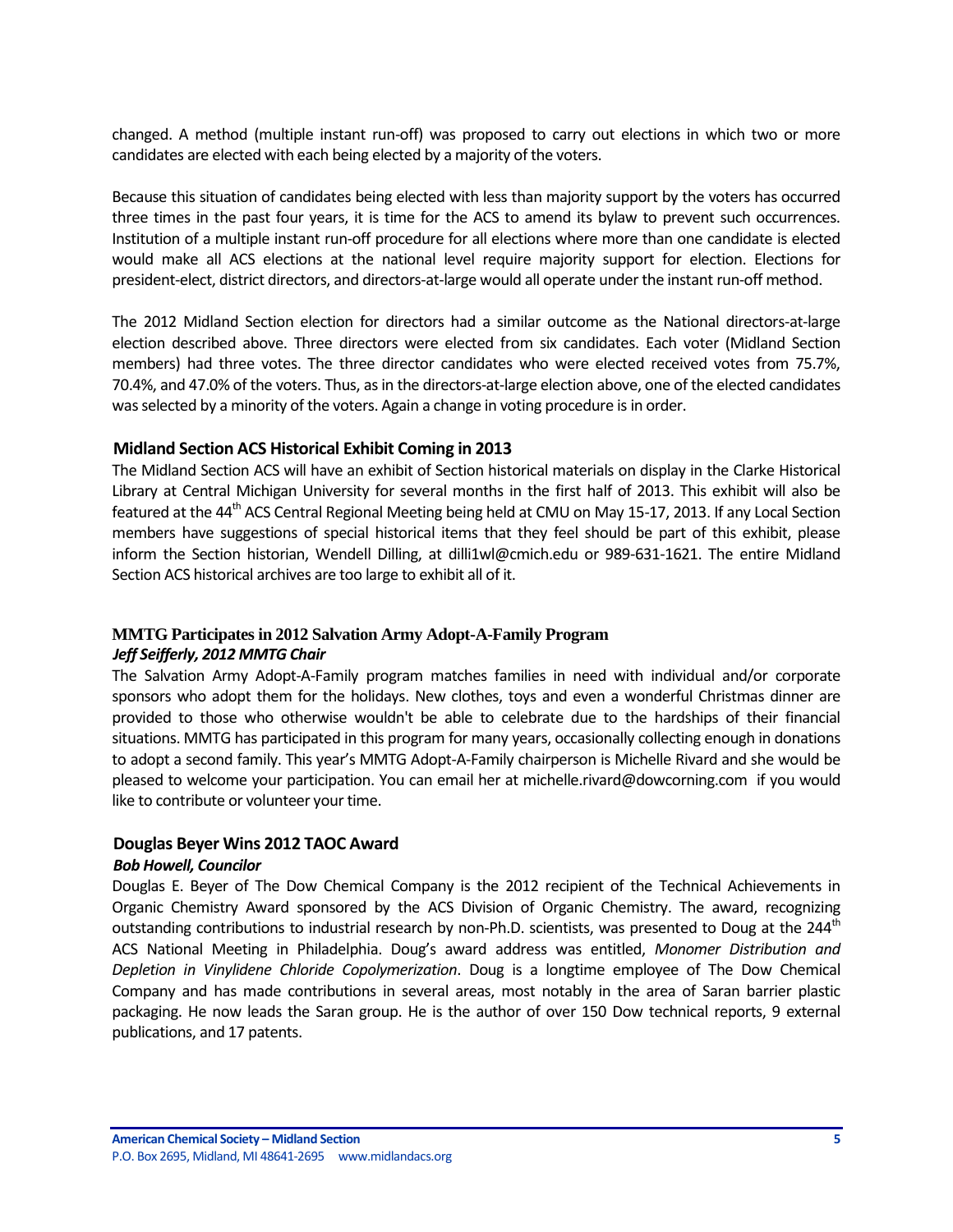Doug received his B.S. degree in chemistry from Michigan State University and his M.S. degree from the University of Wisconsin. He has long been a member of the ACS and served as the Midland Section ACS treasurer from 2001 to 2004.

# <span id="page-5-0"></span>**In Past Issues of** *The Midland Chemist Wendell Dilling, Director and Historian*

#### *40 Years Ago This Month*

In *December Seminar, "Transition Metal Ion Complexes of 2-Substituted Pyridine N-Oxides and Some Observations on Na2Fe(CN)5NO,"* "Dr. Douglas X. West, Monday - December 11 - 4:45 p.m. – Dow 566 Bldg. Library Auditorium, ABSTRACT, Transition metal ion complexes which have pyridine N-oxide ligands were first prepared about twenty years ago. However, only recently has much interest been shown in these compounds. Dr. West's interests have centered on metal ion complexes which involve 2-substitured pyridine N–oxides."

#### *30 Years Ago This Month*

In *Summary Report of 14th CRM* by Wendell L. Dilling, General Chairman: "The 14th Central Regional Meeting is now history. Our feedback indicated it was very successful thanks to the dedicated efforts of the committee chairpersons and numerous other Midland Section people. The idea of the Midland Section's sponsoring a Central Regional Meeting originated in 1973 when I proposed on October 15 to the Board of Directors that we host such a meeting. The Board, Chaired by Donald R. Petersen, unanimously approved the proposal."

#### *20 Years Ago This Month*

In *Notes from the FSM Registration Committee* by Sandra Stolz-Dunn: "The 1992 Fall Scientific Meeting was held on November 7, 1992 at Delta College. Approximately 500 people attended the meeting (compared with 660 last year). A meeting survey was placed in the center of the program book and 83 people responded. The results indicated that 60% of the people thought future meetings should be held at Delta College, 25% at Dow High School (where previous meetings have been held), and 15% at other locations or alternate between Dow High and Delta. The survey response indicated that Delta had better parking and more space than Dow High School. Also, chairs were seen as being better suited for the keynote address than the bleachers used in the past. There was also a favorable response to the fact that the Fall Scientific Meeting has broadened its focus to include area educators and students. The majority of the survey respondents also indicated that the Fall Scientific meeting had met their expectations and they will attend future meetings."

### *10 Years Ago This Month*

In *Section Initiates Scholarship Fund Drive* by Lin Dorman: "In keeping with the mission of the American Chemical Society 'to encourage in the broadest and most liberal manner the advancement of the chemical enterprise and its practitioners,' the Midland Section has endowed a scholarship fund to provide financial support to college students seeking academic degrees in the chemical sciences at colleges and universities in the Section's area. Since educational costs have risen faster than inflation, there is a constant need for monetary reinforcement to support academic pursuits. This endowed scholarship fund will help address that need."

### <span id="page-5-1"></span>**Upcoming Dates, Events, and Updates**

- January 7 (7:00-9:00 PM) ACS Board meeting, MCFTA Board Room (in person), or via conference call at phone number: 866-299-7945, participant code: 9837036#
- January 19 Kids' Day at the Midland Mall. To volunteer or for more information, contact Gina Malczewski at gina.malczewski@dowcorning.com